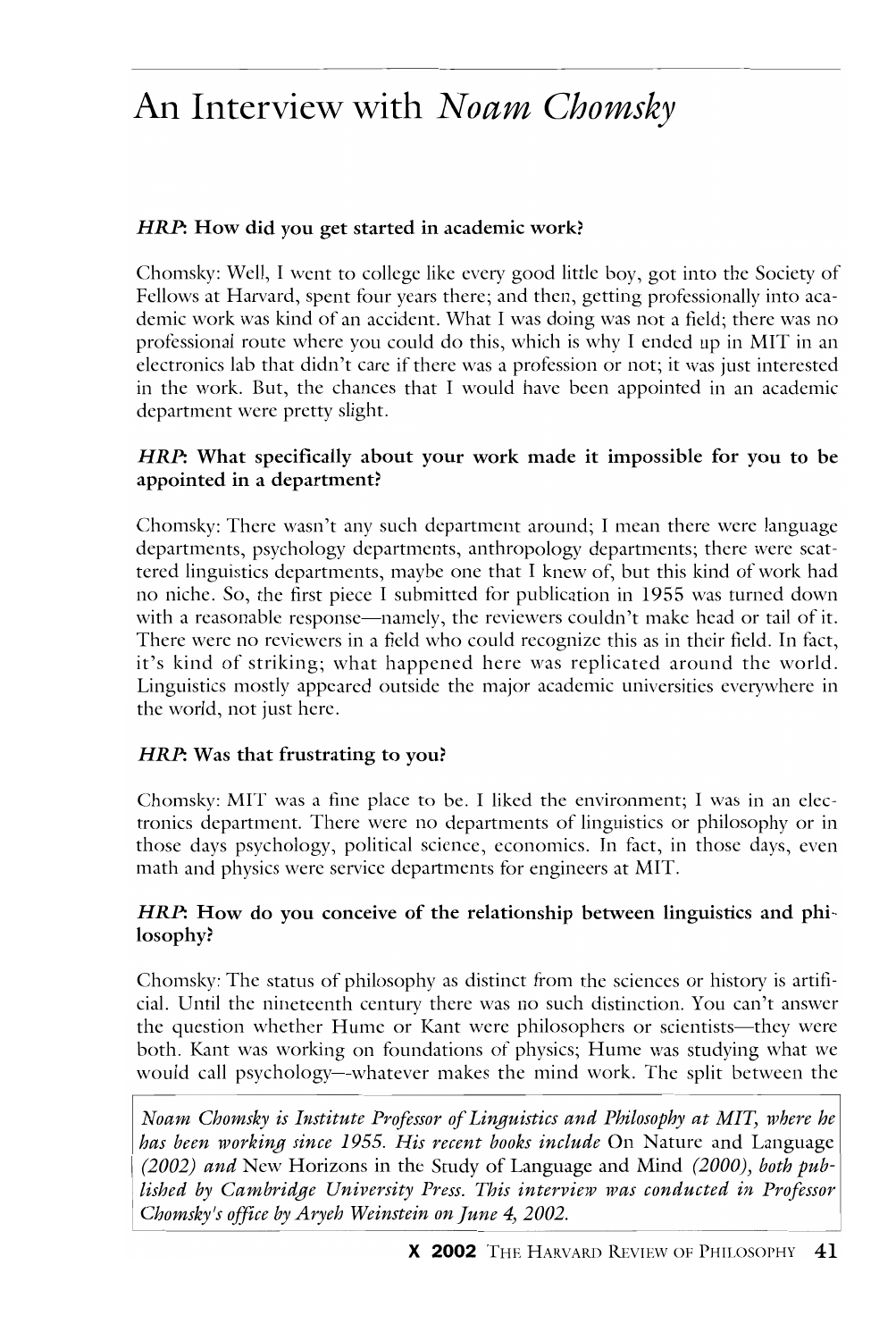fields developed later. Philosophy can be what it likes: it can be studying the conceptual foundations of some discipline; it can choose to study problems that are in one or another field; and it's traditionally studied problems that are in the tield that later became linguistics. For example, when Descartes is talking about language, is he a linguist or a philosopher? The question has no particular meaning.

*HRP*: I'd like to hear more of your thoughts on the relationship between philosophy and linguistics. For instance, do you see philosophy of language as proto-linguistics? John Austin, for example, saw philosophy as the mother of sciences. His philosophy was going to lead to a study of language that he called linguistics.

Chomsky: I don't think the boundaries between disciplines mean very much. I don't think you can answer the questions whether the study of life belongs to chemistry or biology .... The study of sound and meaning and their connections: certainly there's a tradition in philosophy that says a lot about those things. For example, take the British Empiricist tradition from Hobbes through Hume. There was a lot of interesting study of what we would nowadays call lexical semantics and you can certainly draw from that. Linguistics as I see it at least is a part of cognitiye psychology, which in turn is a part of biology. And that interacts in all sorts of ways with thinking about the nature of mind and the nature of mental processes, which have traditionally been core problems of philosophy. Philosophy has dealt with all kinds of questions. Here I think Austin's picture is correct. As particular disciplines have emerged with their own special techniques, understanding, theoretical structure and so on, philosophy has ended, pushed them off, and investigated their conceptual foundations, but not to do work right at the center of them.

#### *HRP:* In *New Horizons,* you lay forth a sort of semantic skepticism. What is the precise nature of the skepticism? The take I got is that there's no reason to expect natural language concepts to be subject to scientific inquiry.

Chomsky: They are subject to scientific inquiry, or they can be; but there's no reason to belieye that there vou'll discover anything like the Fregean or Piercean relation of reference or denotation. If semantics involves at least partially the study of the relationship between words and things, which has the properties of a Fregean meta-mathematics-theory of arithmetic, where a symbol denotes a thing-there's no reason to believe that natural language has that property. That's the only semantic skepticism: that words have meaning.

## *HRP:* So, certainly you're not saying that our words don't pick out objects in some way, right?

Chomsky: Yeah, I am saving that. I'm saying that we pick out objects; we use words to pick out objects. And when we say that we use words to pick out objects, that's already getting us into a morass. I mean, we also use words to make sounds, but that doesn't mean that there's a relation between a word and a sound; nobody thinks that. We use words to make sounds and we use words to talk about the world. And in talking about the world we perceive it in certain ways and interpret it in certain words-which is given by the internal nature of the words, but the same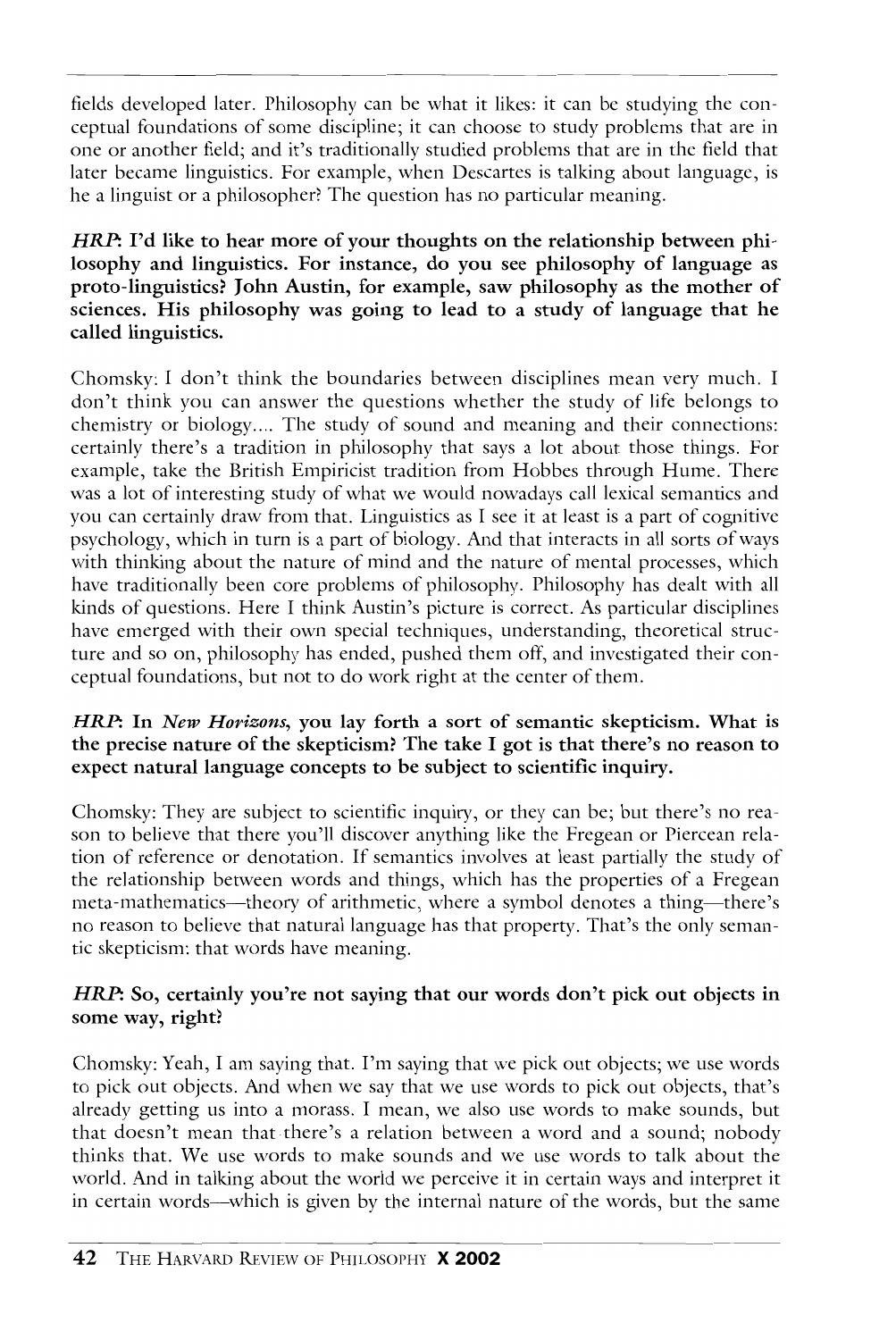is true of the sounds we make. There's no word-sound relation; there are no sounds in the world.

#### *HRP*: So are you proposing some sort of error theory—that we're just widely mistaken about the relation between words and things?

Chomsky: I don't think there's any error theory. That's a specific philosophical doctrine that, in tact, is not part of common sense. As far as I know there's no natural language, certainly not English, that has any word with the meaning of "refer" in the technical sense of reference that is the relation between a word and an object. Words don't refer; English people refer; it's an act. And this is not a new observation.

#### *HRP*: So then the proper study of semantics would be not the relationship between words and things, but of the relationship between people and words and things?

Chomsky: Just like the proper study of phonetics is the relation between people and words and noises.

## *HRP*: On this conception, how do you study semantics?

Chomsky: The same way you study phonetics. You look at what's inside: there's something inside the mind, inside the language faculty of the brain. That [faculty] includes entities, we think, like lexical entities that have phonetic properties and semantic properties; there are interesting operations that fonn internal expressions, symbolic expressions that we compute. And a person uses those to make sounds and to talk about the world. Every aspect of this process can be studied. But it's not going to lead you, as far as I know, to a relation between an internal object and a sound or between an internal object and a mind-independent thing.

#### HRP: How does this model deal with certain traditionally accepted ideas about language such as compositionality?

Chomsky: Well, actually, this is the source of the traditional notion of compositionality for language. The internal generative processes are the compositionality of language. There was no real theory of compositionality until this kind of thing came along.

#### *HRP*: What does the compositionality thesis become?

Chomsky: That internal to the mind-brain, there is a recursive procedure that constructs expressions; certain expressions that are internal are symbolic objects consisting of properties. The person uses the properties with the sensory motor system to make noises, and the person uses the properties with various conceptual systems to talk about the world. There's a certain degree of parallelism-in neither case is there any mind-independent entity that is associated with the internal object. So there's no mind-independent entity "motion of molecules" that is connected with the internal object, book, in my head. And there's also no mind-independent entity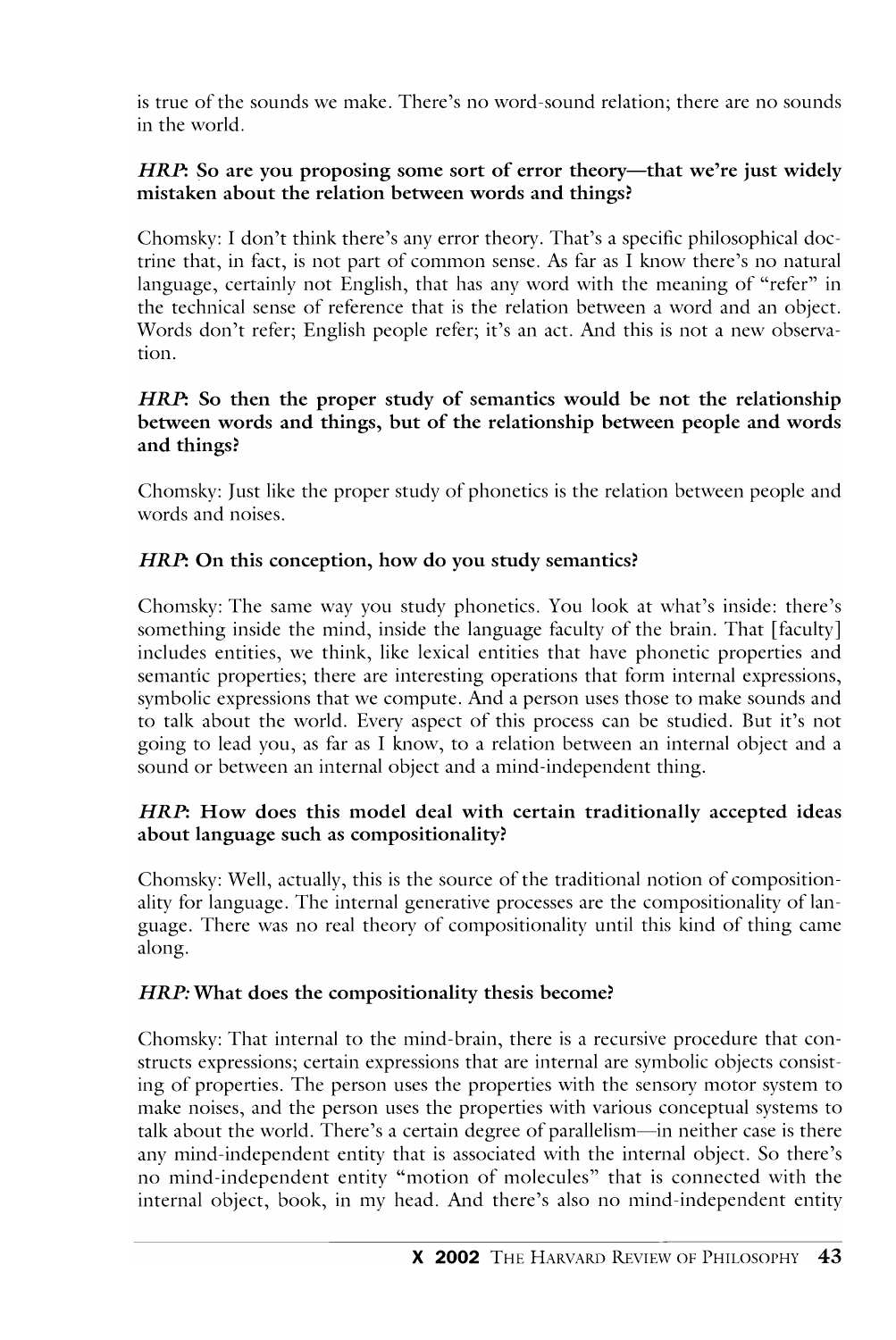that's associated with it by a relation of reference, as far as I know.

#### *HRP:* Would it be fair to say that the main concern about reference is that it postulates mind-independent entities-

Chomsky: No: it postulates mind-independent entities and relationships between them and mind-internal entities. I mean, there certainly are mind-independent entities-I'm sitting in one. But, what makes it a chair is not mind-indcpcndent.

#### *HRP*: More generally, what do you think are the most interesting contemporary questions about language?

Chomsky: There is a superficial paradox in the study of language. Traditional grammar was thought to describe languages, but it doesn't. Around fifty years ago, the concept of recursive generation, recursive procedure, became clarified. It became possible to ask for language, say my language, what is the recursive procedure that detcrmines the sound, the meaning of an infinite array of expressions. Now, traditional grammar and dictionaries were thought to answer those questions. But a traditional dictionary barely gives the meaning of any word. It gives enough information so that being a human being who already has an internal linguistic capacity, you can use those hints to determine the meaning of the word. We have to add to the dictionary what's internal to the mind. Similarly, a traditional grammar gives you hints, examples, rough principles, which allow you to fill in your intrinsic knowledge to give you the full information about the language, at least in principle. That's very much like language acquisition. A child is prcscnted with data and constructs from that data a full knowledge of language. That knowledgc is at the very least a recursive procedure, which is enumerating the infinite set of expressions. What is the procedure? Here you begin to go off in two different directions.

First, if you try to describe the details of some language, say English or Swahili or whatever, you find extreme complexity, diversity among constructions, like rules for forming and interpreting a question. If you take a look at the next language over, it appears that there are totally different rules. So what you appear to see are tremendously diverse systems different from one another and complex internally. On the other hand, you know that can't be correct, because each child picks up that complex system on the basis of data that by no means determines-doesn't even come close to determining-just gives hints about it.

So the problem of language acquisition is very much like the problem of growth: an embryo gets external inputs-nutrition, experience later in life-but the course of its development is internally directed. There's no external experience that determines that one particular embryo will become a chicken and that another will become a wolf. There's no external data that determines that at a certain age you'll undergo puberty. The external experience will affect it, but it shapes an intrinsic course of development. Cognitive development is the same. There's an intrinsic course of development that's shaped by the environment. The task of the study of language is to try to show that you can account for the apparent diversity and complexity by attributing to the individual an intrinsic set of principles that can be shaped or modified to give one or another structure. And as I said, this is a paradox: looking at individual languages, they seem diverse and complex, but you know they basically have to be cast in the same mold, otherwise you could never acquire any of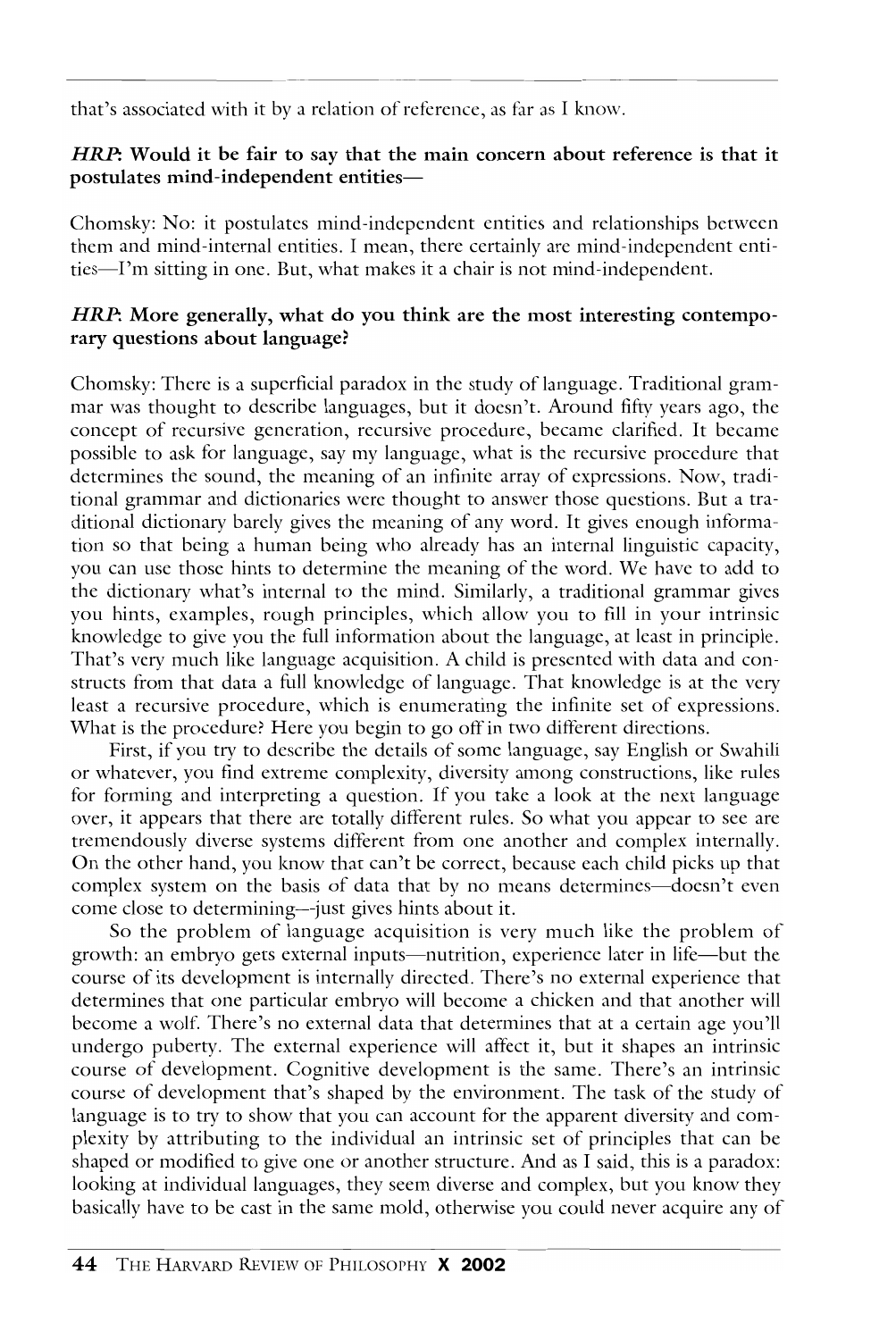them.

This paradox came to a tentative resolution about twenty years ago with a picture of language that looks plausible: that there are fixed principles, which are part of our innate structure, for all aspects of language—semantics, syntax, and phonology-and there are a set of options-parameters that can be fixed one way or another. And if you fix the options one way you get Japanese; if you fix them another way, you get Swahili, and so on. Presumably the same is true of lexical semantics, the same with phonology. That development led to a huge explosion in the field in every area.

The part that interests me specifically? .. The preliminary problem is to describe the facts; the second, deeper problem is to try to find the intrinsic principles that yield the descriptive facts when options are set one way or another. But, there's a third problem. That is to ask why the principles are the way they are. Why do you have these principles and not other principles? Why does the internal computational system have the particular principles that it has? And a possible answer to that is that the principles that it has are a kind of an optimal solution to a sort of engineering problem.... Imagine a primate like us with a sensory motor system like ours and a conceptual system like ours, but no way of interlinking with a recursive procedure that will create an infinite array of expressions, each of which expresses a thought. Suppose you have that primate. If you're an engineer and you want to insert that system into an organism and you want to make it efficient, what system would you invent? The question is, how close does language come to being that system?

# *HRP*: So you're looking at evolutionary explanations?

Chomsky: If you looked at this from an evolutionary point of view (this is way oversimplified) you would discover that large parts of the sensory-motor and conceptual systems are shared with other primates, but they lack the computational system that first generates an infinite array of internal expressions and secondly links conceptual systems to the sensory motor system. It would be delightful to show that what emerged, emerged because it is the simplest solution to the (engineering) problem.

# *HRP*: Could I ask you briefly about some of your political involvement?

Chomsky: Dh-huh.

# *HRP*: How do you conceive, or do you conceive of a relationship between your academic work and your more public, political work?

Chomsky: If you're a human being you're concerned about human problems. It's called political work if you like. It's just being a normal, moral, decent human being, concerned with the problems people face. And, if you're in a position to do anything about it....

# *HRP*: So would you say that your position of prominence in the academy-

Chomsky: No, the so-called political interests were an important part of my life long before....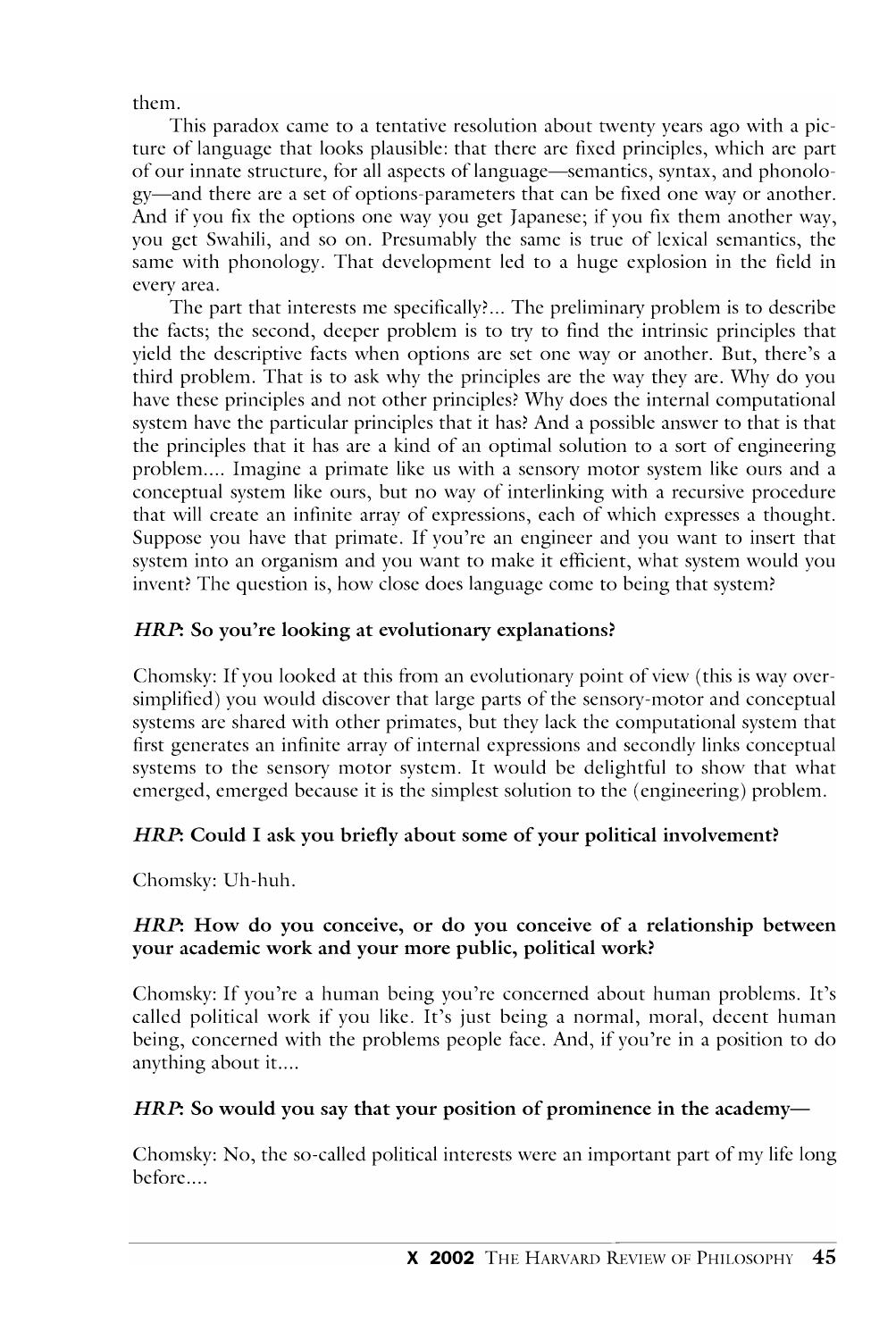#### *HRP:* What's been the most interesting or pressing problem that you've worked on?

Chomsky: You're responsible for your actions and the anticipated consequences of your actions. So if thcrc's some monstrous atrocity going on in Sri Lanka and I can't influence it, I can study it if I want, but it's like studying Ghengis Kahnthcrc's no moral valuc to it. On the other hand, if therc's some monstrous atrocity going on and I can do somcthing about it, becausc my own govcrnmcnt is involved, that becomes a matter of prime concern. At some timcs that may be the war in Vietnam, at another, terrorist atrocities in Central Amcrica, thc Middle East, or the form of economic integration being instituted by power centers and its effects on people's lives.

#### *HRP*: Can I ask you about Richard Posner?

Chomsky: Sure.

#### *HRP:* **In** his book *[Public Intellectuals: A Study of Decline]* he attacks your work as not being "accurate, meticulous, and responsible" and for lacking "a clear sense of difference between fact and fiction."

Chomsky: He didn't even seem to be able to follow elementary arguments. He didn't givc any evidcncc that anything was wrong. He just said it's wrong. What interested me was that he couldn't understand what I was discussing. For cxample, in the case of thc war and thc bombing of Serbia, I havc a book callcd *The New Military Humanism,* which is about what thc title savs it's about: thc idea that a new era has emerged in which the leaders of the enlightened states will follow principles and values for the first time in history and will open the way to a noble phase in international policy (this is all in quotes). And I asked the question—is this true? Has there been a "normative revolution," in which principles and values guidc states? And how do you study this? It's not enough when the leaders do somcthing they say it's humanitarian; you have to assess humanitarian *intent.* In fact, thcre's a chapter called "Assessing Humanitarian Intent." This is the chapter he discusses. This chapter runs through a series of actions that our leadership is involved in and asks whether in those particular actions wc sce humanitarian intent or old-fashioned powcr politics. He discusses that chaptcr and says that it evades the issue. What issue does it evade? Well, it evades the question that he has in mind-whether we should bomh Serbia. Now it's true that that chapter doesn't answer the question whether we should bomb Serbia, but it does answer the question I'm addressing: is there a normative revolution in international affairs? But he is so ideologically fanatic that he can onlv imagine that you're discussing somehodv else's crimes. You can't be studying yourself. Now that's idcological fanaticism.

In fact, it's utterly explicit in the book. The book starts by saying there are two separate questions-one, is the bombing of Serbia justified and another, is there a new age of humanitarianism. And I'm gonna discuss the sccond question. Then at the end of the book, it says, well, this leaves the question of whether to bomb Serbia unanswered. In the course of this I've also asked whether the bombing of Serbia had a humanitarian intent and I looked through the record on that and it didn't; where's the evasion of the issue?